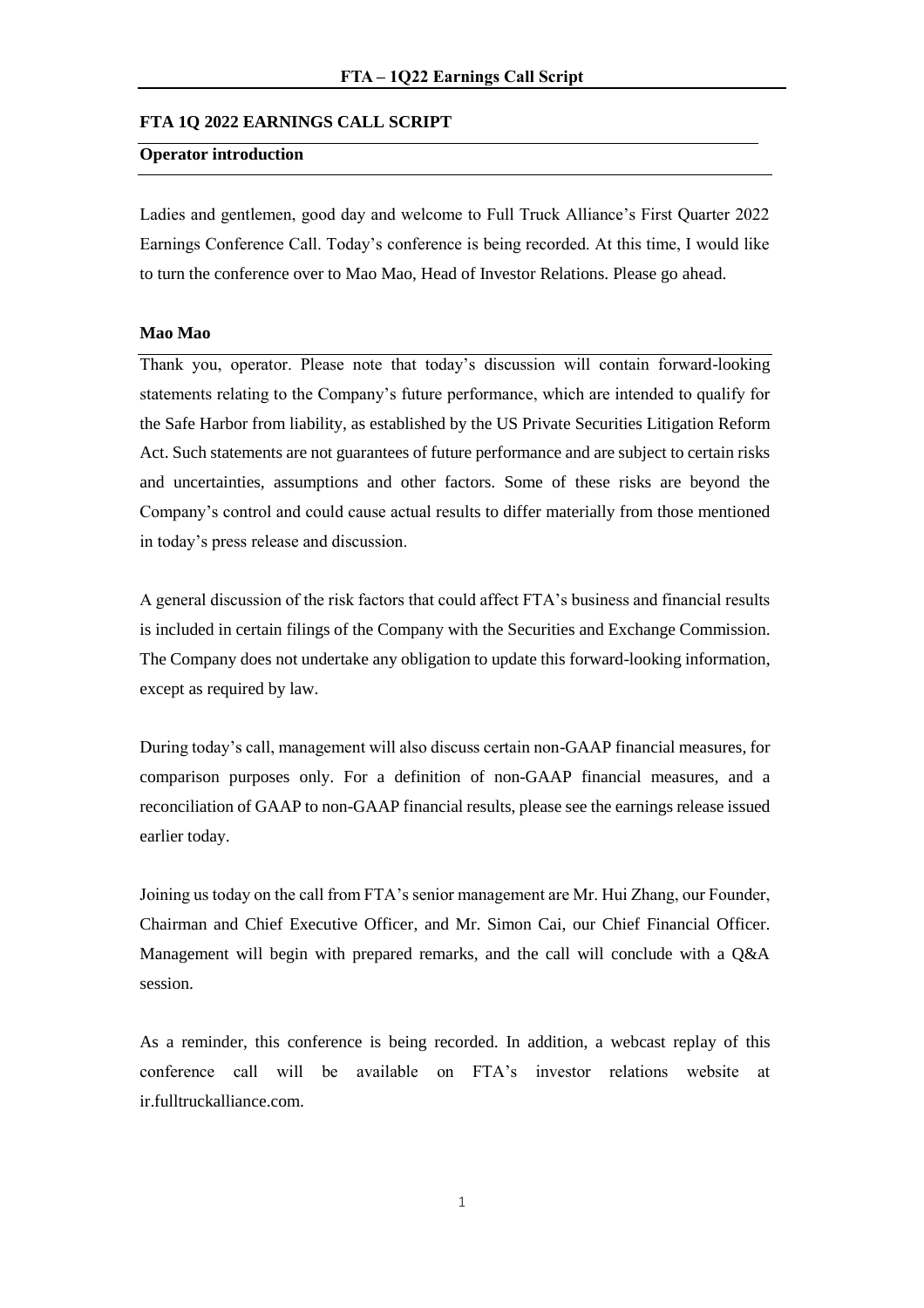*I will now turn the call over to our Founder, Chairman, and CEO, Mr. Zhang. Please go ahead, sir.* 

#### **Mao Mao (translating CEO script from Mr. Zhang)**

Hello everyone. Thank you for joining us today on our first quarter of 2022 earnings conference call.

Our growth momentum continued in the first quarter of 2022 with another quarter of solid financial and operational performance, despite typically slower seasonal demand as well as challenges arising from the industry-wide transportation resources shortage and disrupted network operations in certain areas of China due to the pandemic and dynamic zero-COVID policies. Our Gross Transaction Value ("GTV") reached RMB53.6 billion, representing yearover-year growth of 4.2%, and the number of fulfilled orders grew 13.6% year-over-year to 25.2 million. In the absence of new external user growth, we still witnessed stable user activity trends in the first quarter, mainly attributable to high user retention rates and rising engagement levels.

Our continuous improvements in these metrics once again demonstrate the solid foundation of our business and ability to mitigate the impact of external events. As a result of this progress, we grew our total net revenues to RMB1.33 billion in the first quarter, 53.7% higher than the prior year period and beating the high end of our previous guidance, which was projected at RMB1.09 billion. While we grew our top line, we also improved our profitability. Under non-GAAP measures, our adjusted net income increased by 68.0% to RMB189.7 million in the first quarter.

Overall, we are pleased with our first quarter financial and operational achievements. Looking forward, we will remain focused on increasing user frequency by fine-tuning our freight matching and fulfillment process and reactivating dormant users through targeted marketing activities. Propelled by these efforts, as well as the outstanding value proposition of our products and services, we are confident that our user growth will gradually resume following the successful completion of the pending cybersecurity review.

Despite the recent lockdowns' short-term impact on our business and the industry at large, the overall trend in China's logistics industry remains robust in the medium to long term. The industry's movement toward digitalization and the accelerated introduction of policies that support modernization are working strongly in our favor as we pioneer a digital, standardized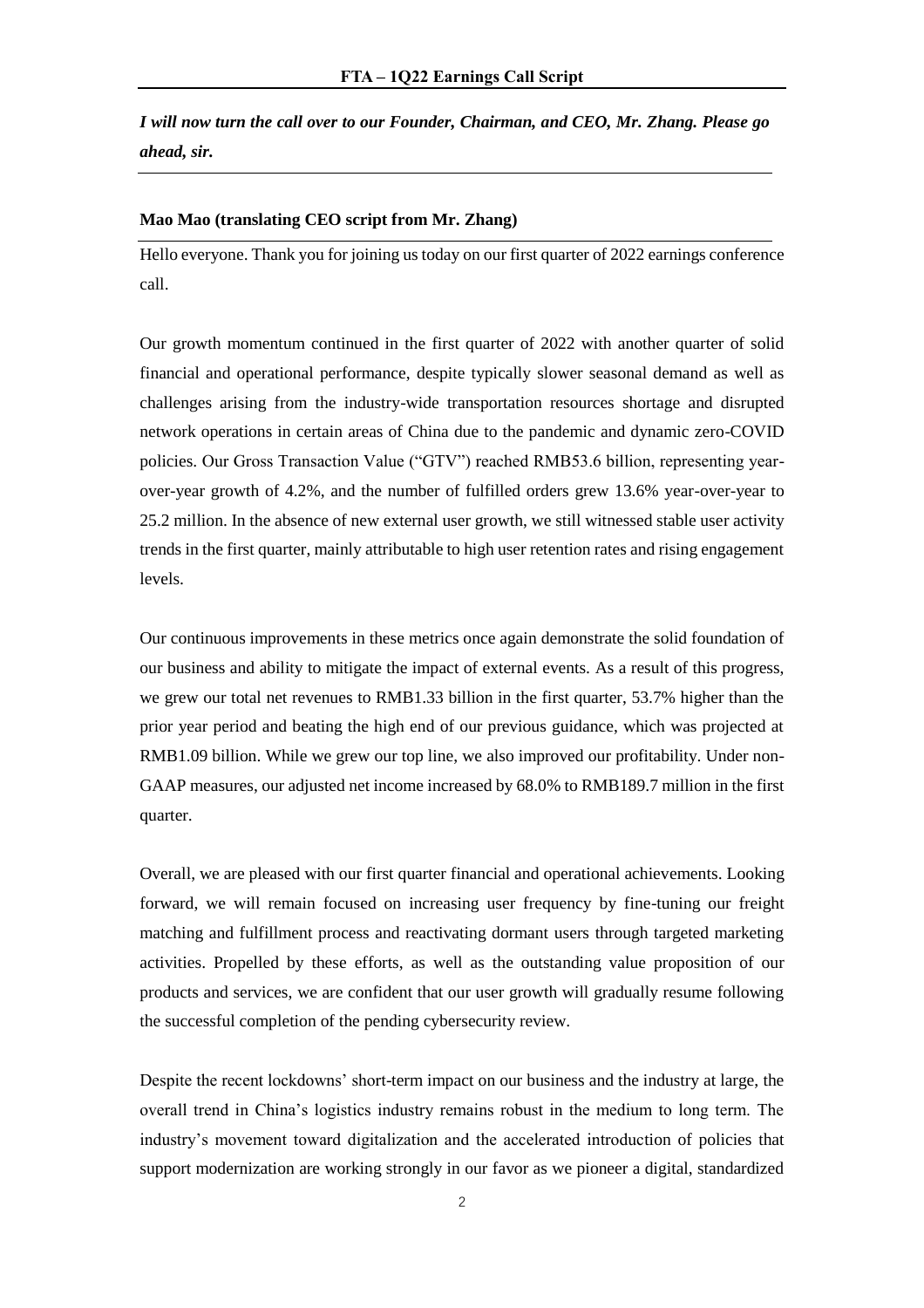and smart logistics infrastructure across the value chain. Capitalizing on this momentum, we will cultivate our technological edge, explore new business models and strengthen our monetization systems as we further unleash the great potential of our ever-growing, secure yet efficient nationwide logistics network and create value for all of our stakeholders.

With that, I'll turn the call over to our CFO, Simon. He will go over our operational and financial results in more detail. Simon, please go ahead.

## **Simon Cai, CFO of FTA**

Thank you, Mr. Zhang, and hello, everyone. Let's take a closer look at our first quarter operations.

The first quarter is traditionally the low season for the road transportation industry. This, in addition to the continued suspension of new user registration and the recent COVID resurgences and lockdowns in some major cities, created incremental headwinds for the entire logistics industry and brought short-term uncertainties and challenges to our business.

However, in light of the NDRC decision to relax restrictions and facilitate the full resumption of logistics operations, we saw a gradual resumption of business operations and signs of recovery in transaction volume in the past month, and we believe that the current negative impact of COVID will be short-lived. We remain confident in our path to long-term growth as we broaden our efforts to enhance our technological advantages and accelerate the industry's digital transformation.

Our first quarter results are a solid testament to the strength and stability of our platform. Our average fulfillment rate reached approximately 22% in the first quarter, representing only a slight year-over-year decline, due to the short-term truck shortage in some regions. Furthermore, during the first quarter, both our average shipper MAUs and average trucker MAUs who fulfilled shipping orders or responded to orders on our platform remained stable, with 3.5 million active truckers fulfilling shipments in the past 12 months. We also witnessed an increase in the number of paying shippers, as a larger number of non-paying shippers actively enrolled in the shipper membership program as a result of improved perception of the value created by FTA's platform.

More importantly, we maintained our shipper and trucker retention rates, including both 12 month retention of paying shippers and next-month retention of truckers who responded to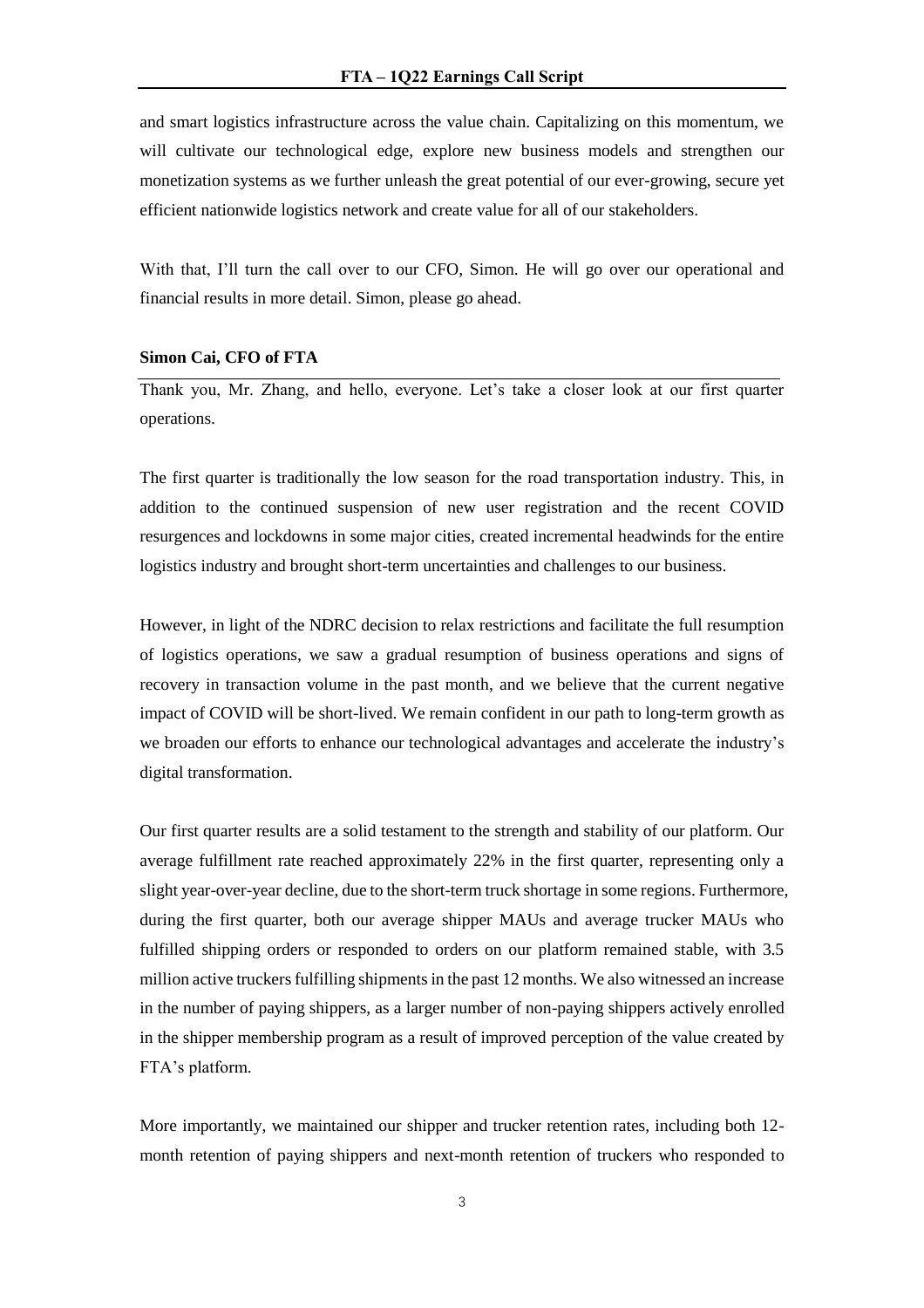shipping orders on our platform, at a high level of approximately 85%. Improving our logistics ecosystem and customer satisfaction remain our top priorities. As we move forward, we aim to offer a broader range of efficient and user-friendly products and services to streamline logistics transactions while increasing user activity and stickiness.

Turning now to our entrusted shipment program. We first introduced the program in Wuxi in June 2021 and have now applied this model to the entire country. Current data shows the project is running smoothly. Since this program largely serves direct shippers mainly consisting of SMEs, and shippers of this type tend to have higher standard of service demands and user stickiness, its fulfillment rate is significantly higher than that of negotiated and other types of transactions. We believe its penetration will continue to increase, as we upgrade the program's service experience.

Furthermore, the program creates additional monetization opportunities and provides growth room for our transaction commission while also playing a critical role in our user composition optimization strategy.

That brings us to our online transaction service, which also utilizes a commission model in certain cities. Revenues from its commission model increased by 202.0% year-over-year, reaching RMB258.2 million in the first quarter. This growth was primarily driven by our extended commission coverage of 195 cities as of March 2022, which raised the commission penetration rate by 20 percentage points year-over-year to nearly 49%. Operating data and user feedback from these commissioned cities reflect a high level of user adaption, with a truckers' next-month retention rate of 85%.

The commission model is now shaping up to be a major growth engine for our platform, as its proportion of total revenues continues to rise. Building on our previous success, we remain devoted to enhancing truckers' user experience while fostering their paying habits, as we plan to prudently increase the commission rate as well as expand commission model coverage.

A stable and fast-growing user base is critical to our success. To nurture the solid foundation of trust and loyalty we've built, we continuously optimize product functions, improve platform governance and invest significant resources in customer experience enhancement, doing our utmost to protect users' interests.

With respect to upgrades to our platform ecosystem governance, in February, we commenced implementing our shipper rating system in Jiangsu, Shandong and Hubei provinces. We expect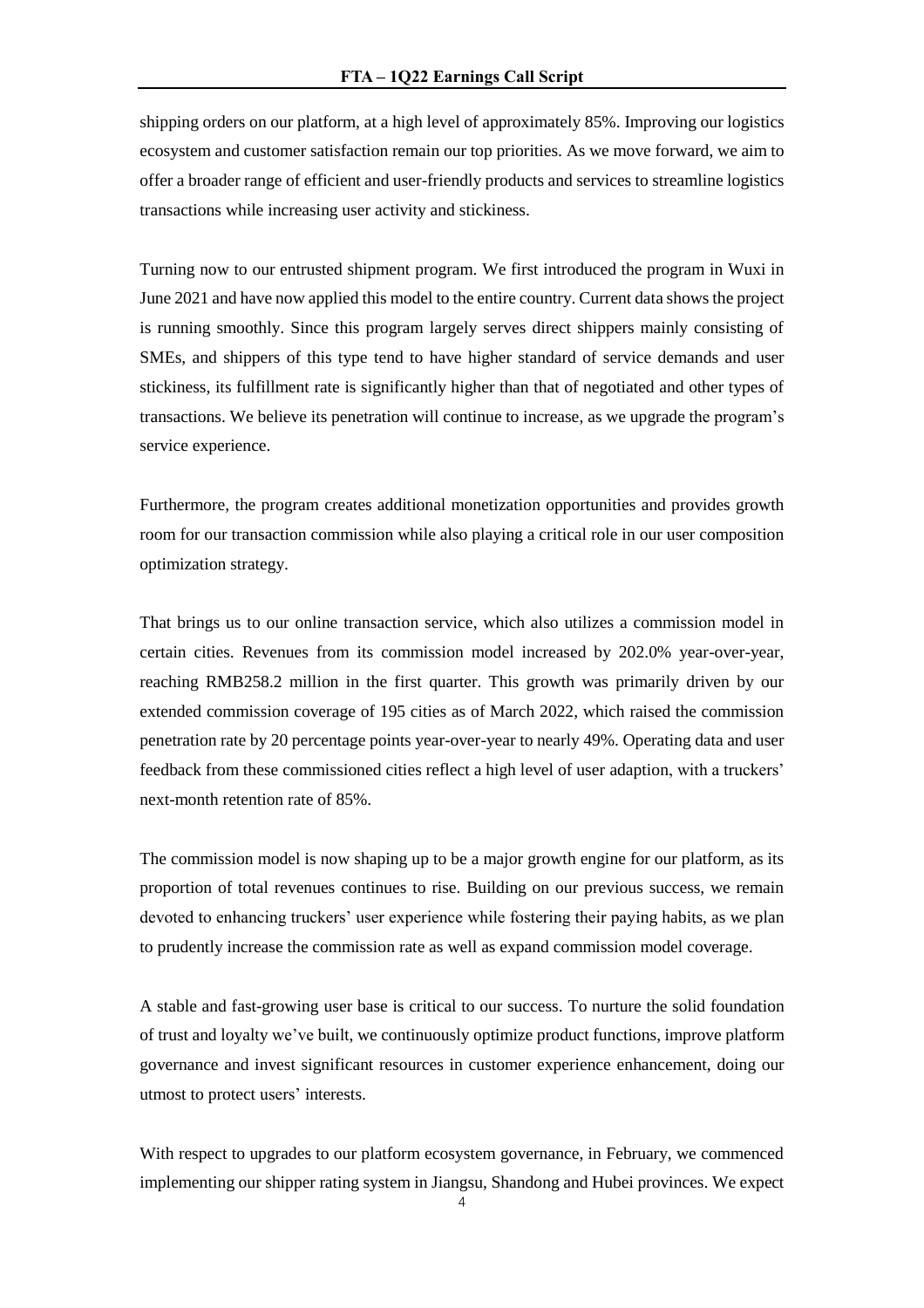to expand it on a national scale in future quarters. The goal is to guide shippers to form good trading habits and encourage them to operate in a standardized and trustworthy manner. Shippers can increase their ratings by adhering to best practice guidance and settling payments online.

Our shipper rating system has already positively impacted the fulfillment rate in those provinces. Survey data suggest that 66.6% of shippers have taken the initiative to raise their rating scores since the system's launch. Going forward, we will further refine the system based on user feedback.

Additionally, in response to the widespread COVID recurrences, we added a "Pandemic Prevention Reference" function on the trucker side of the platform, enabling instant checking of pandemic prevention policies in regions where the cargo will be loaded and unloaded. This feature allows truckers to review relevant local requirements before responding to shipping orders and ensuring smooth shipments to the extent possible.

We also unveiled a function to remind shippers to factor in fuel price fluctuation when setting freight fee, allowing shippers and truckers to communicate efficiently. These features ensure efficient order matching while protecting truckers' rights and interests.

To further combat the pandemic, we rolled out an "Anti-Pandemic Assistance" function on the platform in early May. This new function prioritizes displays and recommendations of relevant anti-pandemic products to truckers. It helps better direct more pandemic relief related traffic to shippers and facilitates trouble-free transportation channels for daily necessities in the affected areas. At the same time, we are utilizing our platform's operating methods and subsidies to alleviate pressure on shippers facing a serious shortage of transportation capacity in certain key areas. By reallocating and deploying surrounding trucker capacity, we help complete shipments as efficiently as possible.

Now, I would like to provide a brief overview of our 2022 first quarter financial results.

Our total net revenues in the first quarter were RMB1.3 billion, representing an increase of 53.7% year-over-year, primarily attributable to an increase in revenues from freight matching services.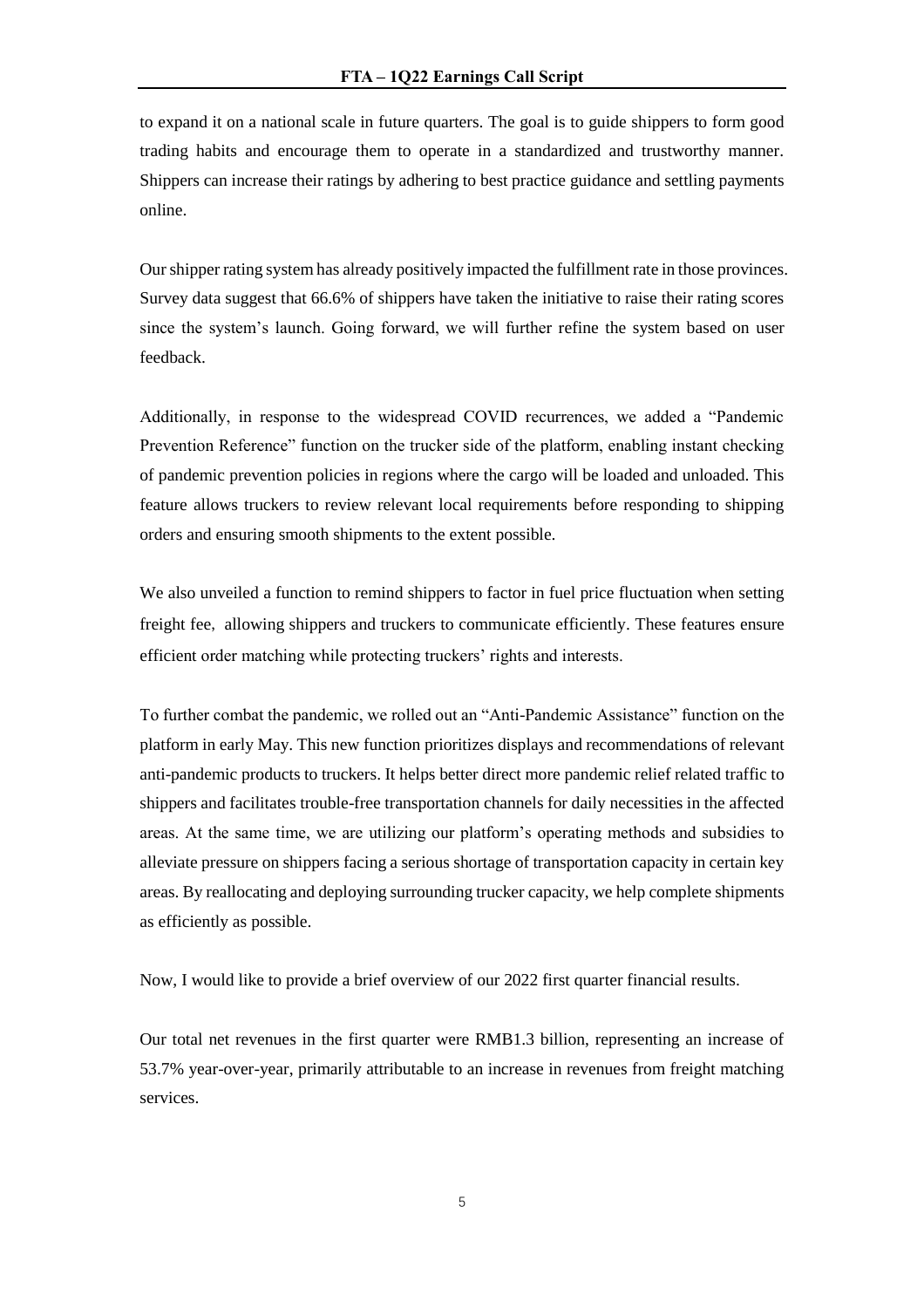Revenues from freight matching services, including service fees from freight brokerage models, membership fees from listing models, and commissions from online transaction services, were RMB1.1 billion in the first quarter, representing an increase of 60.9% year-over-year, primarily attributable to an increase in revenues from freight brokerage service as well as rapid growth in transaction commissions.

Revenues from freight brokerage service in the first quarter were RMB662.4 million, representing an increase of 48.4% year-over-year, primarily driven by significant growth in transaction volume.

Revenues from freight listing service in the first quarter were RMB198.0 million, up 21.2% year-over-year, primarily attributable to an increase in total paying members amid increased shipper demand for our services as our business continued to expand.

Revenues from transaction commissions amounted to RMB258.2 million in the first quarter, an increase of 202.0% year-over-year, primarily driven by a rapid ramp-up of commissioned GTV penetration.

Revenues from value-added services in the first quarter were RMB214.0 million, an increase of 24.4% year-over-year, mainly attributable to increased revenues from credit solutions.

Cost of revenues in the first quarter was RMB683.9 million, compared with RMB412.8 million in the same period of 2021. The increase was primarily attributable to an increase in VAT, related tax surcharges and other tax costs, net of tax refunds from government authorities. These tax-related costs net of refunds totaled RMB598.3 million, representing an increase of 65.8% from RMB361.0 million in the same period of 2021, primarily due to an increase in transaction activities involving our freight brokerage service.

Sales and marketing expenses in the first quarter were RMB192.0 million, compared with RMB170.4 million in the same period of 2021. The increase was primarily due to an increase in salary and benefits expenses driven by an increase in sales and marketing headcount, partially offset by a decrease in advertising and marketing expenses as well as a decrease in share-based compensation expenses.

General and administrative expenses in the first quarter were RMB458.4 million, compared with RMB322.0 million in the same period of 2021. The increase was primarily due to an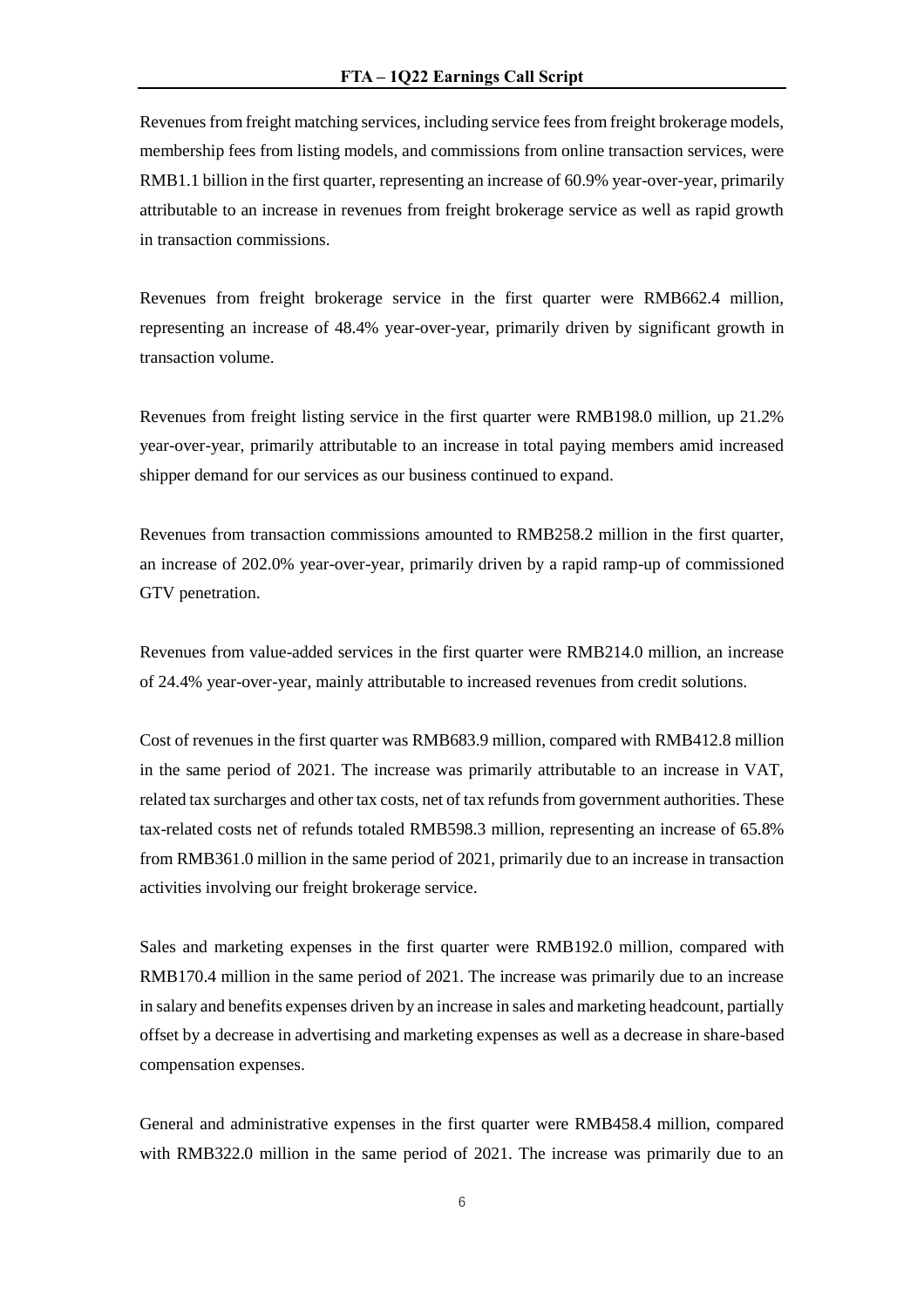increase in salary and benefits expenses driven by a higher headcount in general and administrative personnel, and an increase in share-based compensation expenses.

Research and development expenses in the first quarter were RMB221.0 million, compared with RMB138.0 million in the same period of 2021. The increase was primarily due to an increase in salary and benefits expenses driven by higher headcount in research and development personnel.

Loss from operations in the first quarter was RMB252.0 million, compared with RMB201.9 million in the same period of 2021. Net loss in the first quarter was RMB192.0 million, compared with RMB197.0 million in the same period of 2021.

Under non-GAAP measures, our adjusted operating income in the first quarter was RMB133.2 million, an increase of 20.3% from RMB110.7 million in the same period of 2021. Our adjusted net income in the first quarter was RMB189.7 million, an increase of 68.0% from RMB112.9 million in the same period of 2021.

Basic and diluted net loss per ADS were RMB0.18 in the first quarter, compared with RMB2.09 in the same period of 2021. Non-GAAP adjusted basic and diluted net income per ADS were RMB0.17 in the first quarter, compared with non-GAAP adjusted basic and diluted net loss per ADS of RMB0.70 in the same period of 2021.

As of March 31, 2022, the Company had cash and cash equivalents, restricted cash, and shortterm investments of RMB25.3 billion in total, compared with RMB26.0 billion as of December 31, 2021. For the first quarter of 2022, net cash used in operating activities was RMB96.3 million.

Looking at our business outlook for the second quarter, we expect our total net revenues to be between RMB1.56 billion and RMB1.64 billion, representing a year-over-year growth rate of approximately 39.4% to 46.3%, despite the impact of the COVID outbreaks on transaction volume for the period.

These forecasts reflect the Company's current and preliminary views on the market, operational conditions, and the uncertainties caused by the current COVID outbreaks, including the geographic scope and duration of the outbreaks, the additional restrictive measures that the governmental authorities may take, and the further impact on the business of shippers, truckers